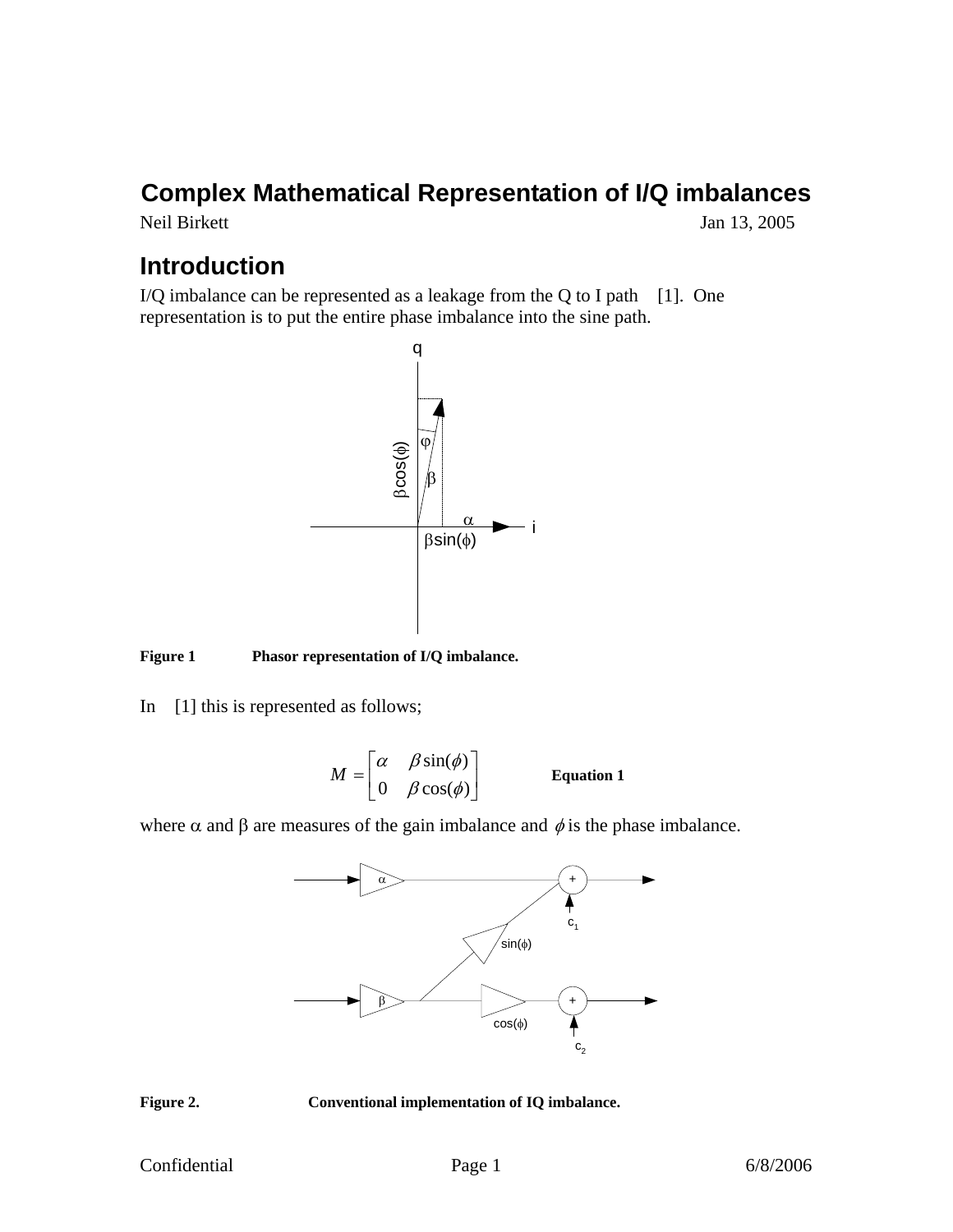



An alternate representation of the distortion and can be stated as;

 $y = \alpha i + j\beta q \bullet e^{j\varphi} + d$  Equation 2

Where

- *y* is the complex distorted signal,
- $\bullet$   $\varphi$  is the rotation applied to the *q* component only, and represents the phase difference from ideal (i.e. when *i* and *q* are 90 degrees out of phase with each other),
- $\alpha$  and β are independent gains applied to the I and Q paths.
- *i* is the in-phase component of the ideal signal T
- *q* is the quadrature component of the ideal signal T
- *j* is the imaginary operator
- d is a complex dc offset.

Ignoring DC offset, we can define a normalized version as

$$
y'=i+j\frac{\beta}{\alpha}q\bullet e^{j\varphi}=i+j\gamma q
$$
 Equation 3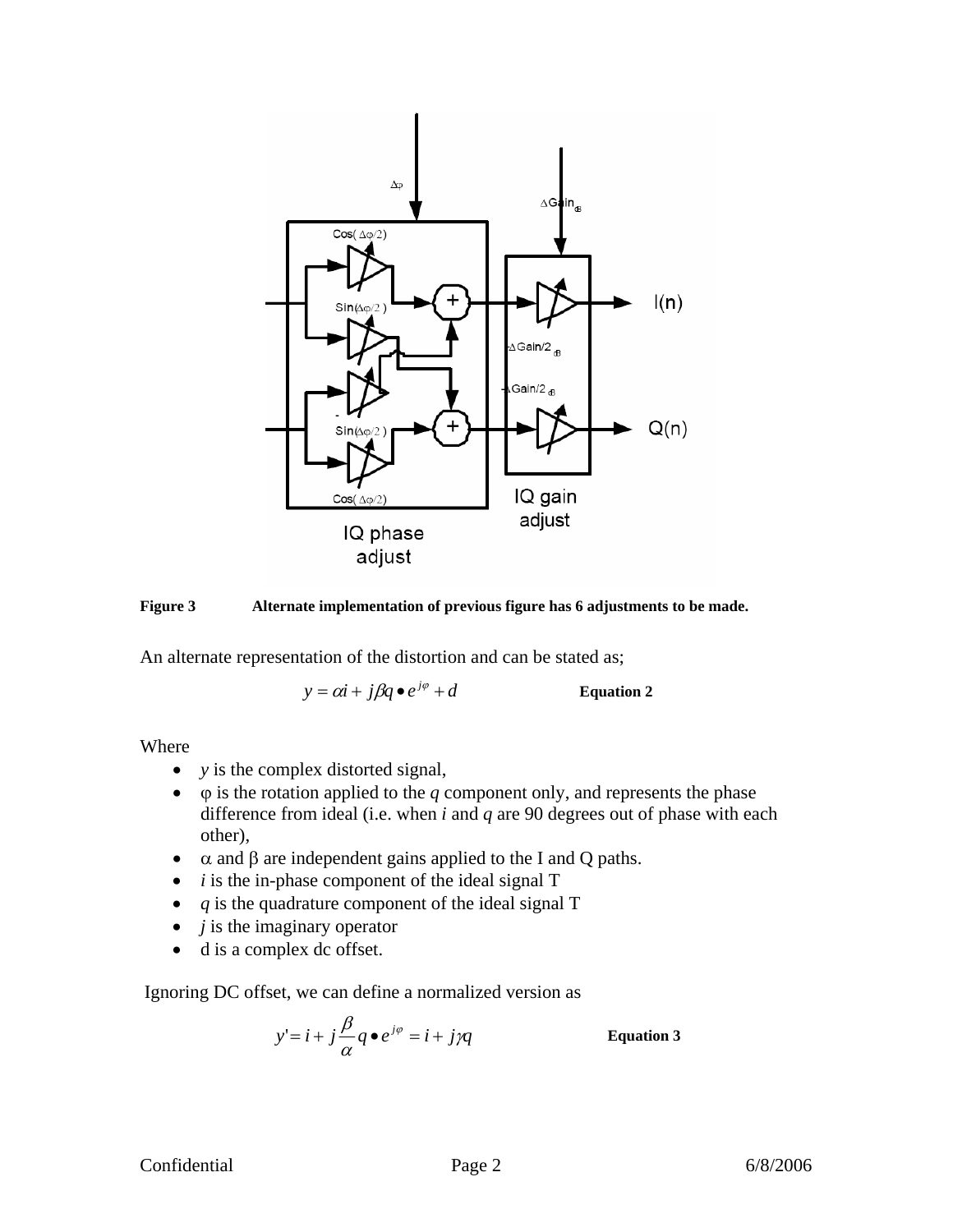where  $\gamma = \Delta e^{j\varphi}$  is a complex number and we have defined  $\Delta = \frac{\beta}{\alpha}$  as a measure of the amplitude imbalance.

### **New Representation**

It is possible to construct an alternate structure using complex taps to generate *y*.



**Figure 4. Alternate (Complex) implementation of I/Q imbalance.** 

#### *The math behind the new representation*

As per Figure 4, and ignoring the dc offset, let us define the output *y* as;

 $y = d_1 x + d_2 x^*$  **Equation 4** 

where

- $\bullet$  *d<sub>1</sub>* and *d<sub>2</sub>* represent the complex distortion multipliers
- \* is the conjugate operator
- $x$  is the complex input.

Similar to Equation 3, we can replace *x* with  $i + ja$  and normalize the expression as follows;

$$
y = d_1(i + jq) + d_2(i - jq) = i(d_1 + d_2) + jq(d_1 - d_2)
$$
 Equation 5  

$$
y' = i + jq \left[ \frac{d_1 - d_2}{d_1 + d_2} \right]
$$
 Equation 6

We can equate Equation 3 and Equation 6 to obtain the equality below;

$$
\left[\frac{d_1 - d_2}{d_1 + d_2}\right] = \gamma = \Delta e^{j\varphi}
$$
 Equation 7

#### Confidential Page 3 6/8/2006